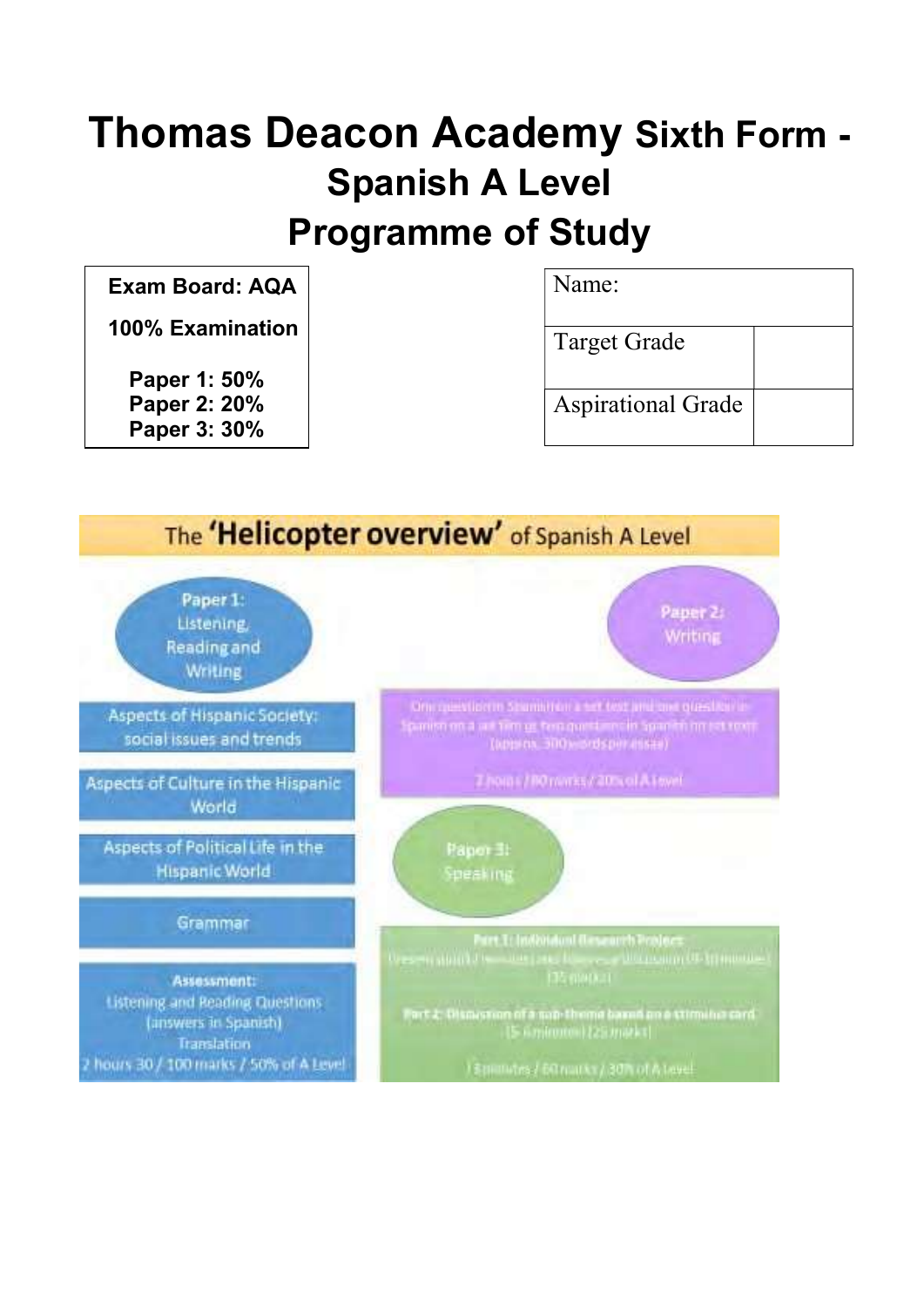## Your Assessment Objectives:

| AO1<br>Listening | Understand and respond:<br>• in speech to spoken language including face-to-face interaction<br>• in writing to spoken language drawn from a variety of sources. |
|------------------|------------------------------------------------------------------------------------------------------------------------------------------------------------------|
| AO2              | Understand and respond:                                                                                                                                          |
| Reading          | • in speech to written language drawn from a variety of sources                                                                                                  |
| AO3              | • in writing to written language drawn from a variety of sources.                                                                                                |
| Language         | Manipulate the language accurately, in spoken and written forms,<br>using a range of lexis and structure.                                                        |
| AO4              | Show knowledge and understanding of, and respond critically and                                                                                                  |
| Knowledge        | analytically to, different aspects of the culture and society of<br>countries/communities where the language is spoken.                                          |

## Your Key Topics over the Course:

| <b>Aspects of Hispanic society:</b><br>Students may study all sub-themes in relation to any Spanish-speaking country or countries.          |                                                           |
|---------------------------------------------------------------------------------------------------------------------------------------------|-----------------------------------------------------------|
| Modern and traditional values                                                                                                               | Los cambios en la familia                                 |
| (Los valores tradicionales y modernos)                                                                                                      | Actitudes hacia el matrimonio/el divorcio<br>٠            |
|                                                                                                                                             | La influencia de la Iglesia Católica<br>٠                 |
| Cyberspace                                                                                                                                  | La influencia de internet<br>$\bullet$                    |
| (El ciberespacio)                                                                                                                           | Las redes sociales: beneficios y peligros<br>٠            |
|                                                                                                                                             | Los móviles inteligentes en nuestra sociedad<br>$\bullet$ |
| Equal rights                                                                                                                                | La mujer en el mercado laboral<br>$\bullet$               |
| (La igualdad de los sexos)                                                                                                                  | El machismo y el feminismo<br>$\bullet$                   |
|                                                                                                                                             | Los derechos de los gays y las personas transgénero<br>٠  |
|                                                                                                                                             |                                                           |
| <b>Multiculturalism in Hispanic society:</b><br>Students may study all sub-themes in relation to any Spanish-speaking country or countries. |                                                           |
| Immigration                                                                                                                                 | Los beneficios y los aspectos negativos<br>$\bullet$      |
| (La inmigración)                                                                                                                            | La inmigración en el mundo hispánico<br>٠                 |
|                                                                                                                                             | Los indocumentados - problemas<br>$\bullet$               |
| Racism                                                                                                                                      | Las actitudes racistas y xenófobas<br>$\bullet$           |
| (El racismo)                                                                                                                                | Las medidas contra el racismo                             |
|                                                                                                                                             | La legislación anti-racista<br>$\bullet$                  |
| Integration                                                                                                                                 | La convivencia de culturas<br>$\bullet$                   |
| (La convivencia)                                                                                                                            | La educación<br>$\bullet$                                 |